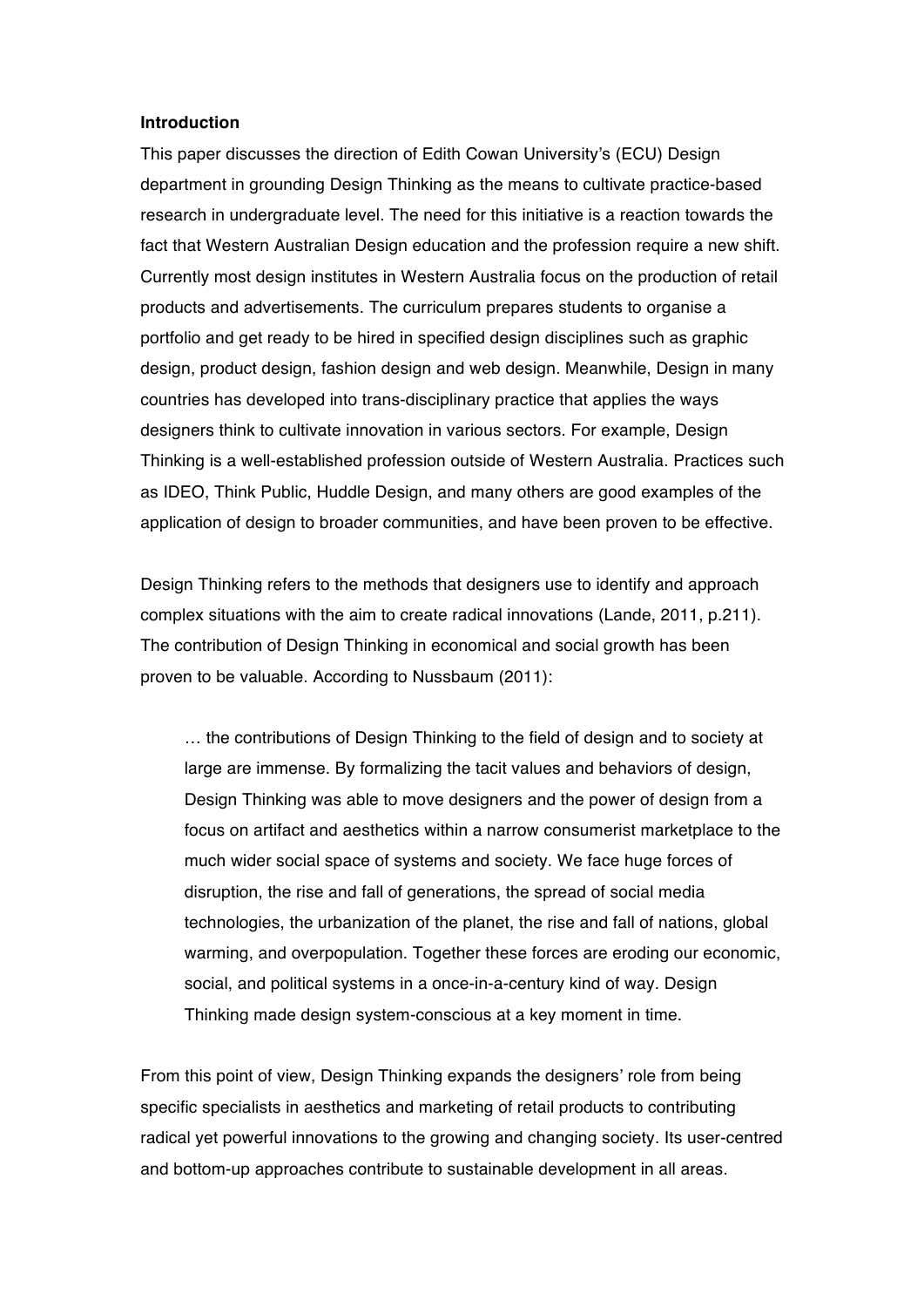While Design Thinking is slowly taking shape and getting recognition in Western Australia, it is important to educate design students so that they will be able to practice and research in this field. To practice Design Thinking, designers are required to consistently apply user-centred design methods, able to work transdisciplinarily, and be literate in fields apart from just aesthetic design. Seeing the need of expanding Design Education that aligns with the changes in global design profession, ECU Design is committed to provide study content that will generate graduates who can adapt to the new challenges.

### **Challenges and Opportunities**

The design industry in Western Australia currently focuses on producing retail and aesthetic artifacts that generates profit for their clients. Unfortunately this singular focus is causing two main challenges:

- This industry is over saturated due mainly to the high supply of design graduates, and self-taught 'designers'. This situation is misrepresenting the true value of design while limiting designers to explore the tacit practices that are valuable to social growth;
- The nature of this industry is fast paced and relies heavily on quantity of production. Designers are left with no room to explore, reflect and innovate on their practices to provide broader services and create new values. This has therefore kept the role of design stagnant.

While retail product economy is still crucial to the growth of a society, and by no means this paper is suggesting designers stop developing this industry, the role of design is definitely in need of expansion and broader recognition.

Fortunately, Western Australia is providing new opportunities for the design profession to change. The shift of economic focus is altering the landscape of funding. Social Innovation is an emerging sector that gains rapid momentum. It aims at developing new ideas and sustainable services that contribute benefits to social needs. The Western Australian Government is offering \$4 million a year, from 2012 onwards, in grants to assist the development of social enterprises (Government of Western Australia, 2012). There are therefore growing numbers of social businesses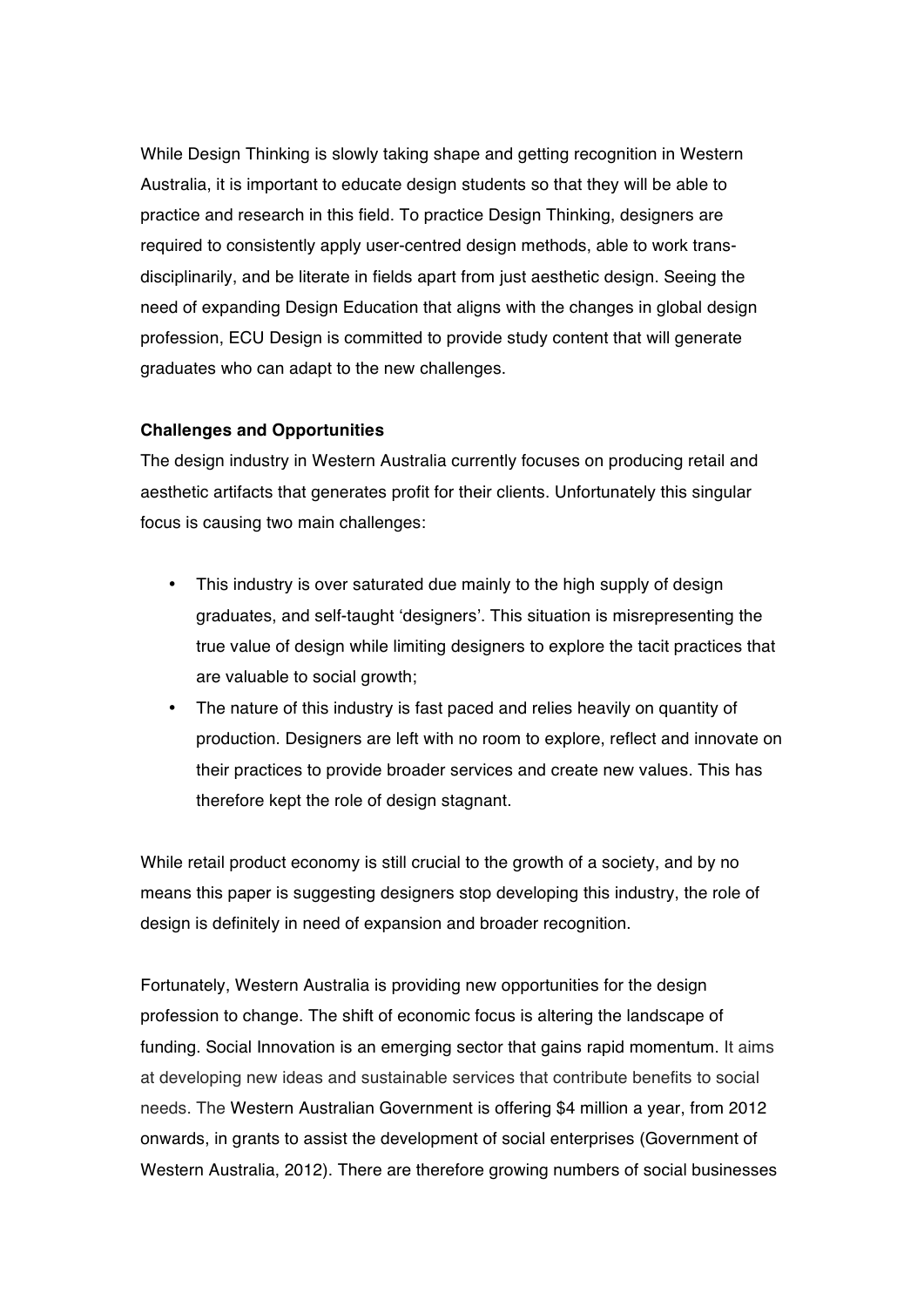that require innovative approaches. Design, as a thinking tool, has been identified as a driving force in this development. For example, Social Innovation In Western Australia (SiiWA) is focusing on Design Thinking as the means to innovation. This commitment is evidenced in their sub-project SpaceCubed, a co-working space that nurtures innovative start-ups, where a design lab is being set up to provide Design Thinking and Service Design services. Corporations are also starting to care for the society with many projects being initiated to engage with and benefit the communities. For example, National Australia Bank (NAB) Schools First project links education with local businesses and is therefore creating closer knitted communities. This new and vibrant direction requires designers to focus on innovating social services and human experiences.

With new challenges in the economy and in the way the society functions, there are imminent changes taking place in the Western Australian design profession:

- Design is expanding from aesthetic, branding and communication to innovating organisational change. The focus is therefore shifting from a retail product economy to a service economy;
- Designer's roles are changing from 'production' to planning, facilitating and strategising innovation;
- Designers do not have to work only within (traditional) design realms. This means designers will be contributing creative solutions in social innovation, business consultancies, and government sectors.

The application of Design Thinking is therefore a way forward to expand the Western Australian design profession. Design Thinking as a research field is also gaining attention. Academics, researchers and practitioners discuss and investigate the ways designers think (Cross, 2011), evaluate design processes (Currano, Steinert & Leifer, 2012; Gabrysiak, Giese & Seibel, 2012), and the application of Design Thinking in a trans-disciplinary and innovative environment (Brown, 2009; Martin, 2009; Meinel, Leifer & Plattner, 2011). These publications bridge practice and academic research. This therefore presents new research avenues that ECU Design can develop.

Seeing the transformation of the global design profession while contrasting with the lack of expansion of Design in Western Australia, ECU Design is taking the step in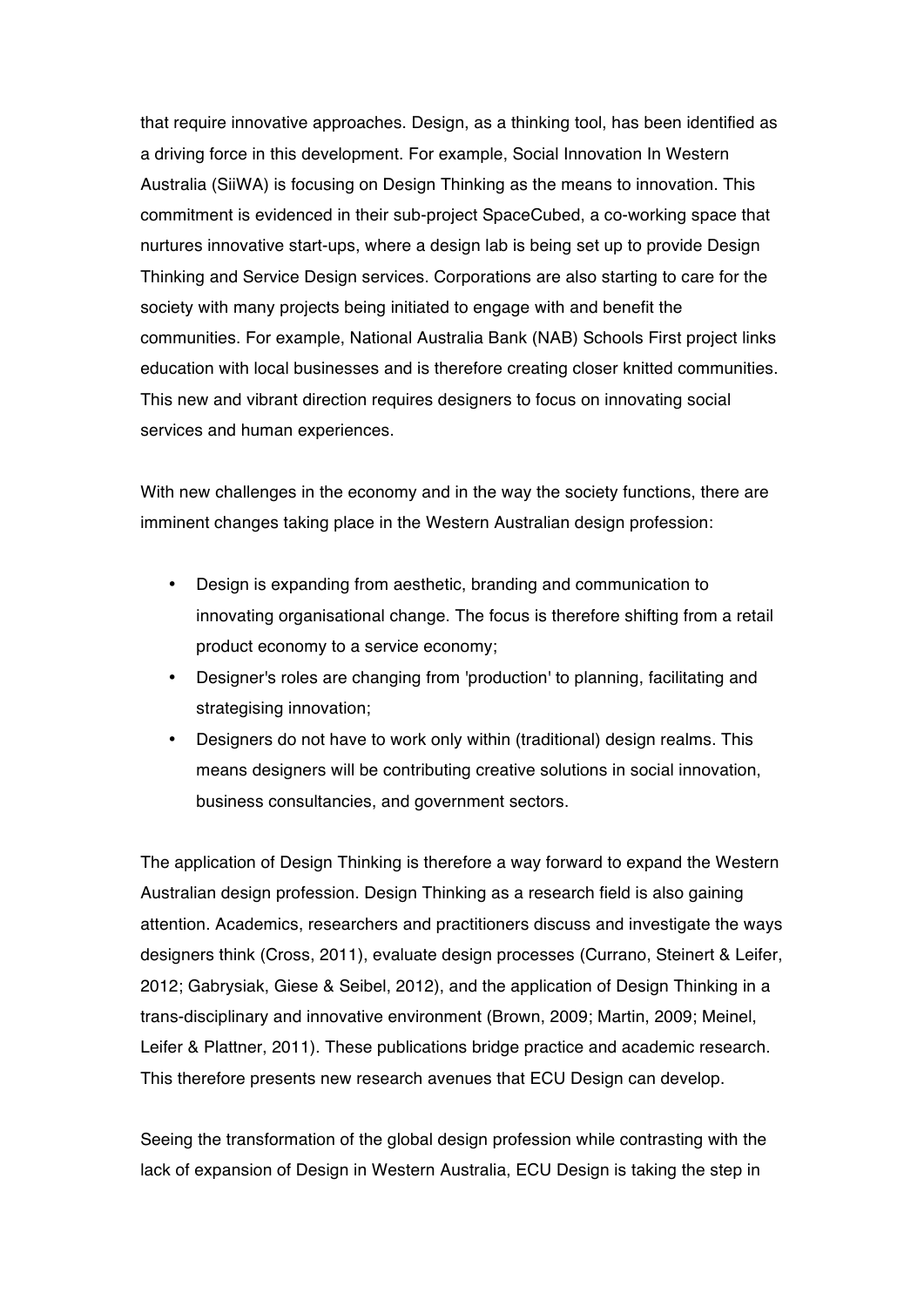broadening Design Education through cultivating a practice based research culture in undergraduate units that is underpinned by Design Thinking.

# **Design Thinking Framework and Research Culture**

The ECU Design program is divided into 2D Design and 3D Design. Traditionally they focused on design techniques and technologies that are relevant to the retail product economy. There were a limited number of graduates who continued on to postgraduate studies or became involved in practice-based research. Efforts are currently in place to cultivate critical thinking and a research culture from the undergraduate level onwards.

The first step is to embed Design Thinking content in all undergraduate units across 2D and 3D Design. The aim is to generate thinking designers who can merge practice and research. The characteristics of Design Thinking that underpin current design education contents at ECU are:

- **User-centred approach:** Designers needs to consider a product or service from a bottom-up approach, which focuses heavily on the end users' experiences. This focus produces design outcomes that circulate around empowering end users and the organisations involved;
- **Co-design and co-creation:** Design is shifting from 'design for people' to 'design with people'. This approach allows services and systems to be developed together with users and stakeholders. The outcome of this method is effective systems and services that will contribute vastly to return on social investments. ECU Design students are gradually being introduced to ethnographical and co-creation methods;
- **Visualisation techniques:** Designers are trained as visual thinkers they sketch ideas and develop opportunities in visual forms. The impact of this method can be huge if applied to other disciplines. For examples, to visualise an organisation's structure in a glance, or to map users' experiences in a cohesive manner that will help service providers in understanding their services holistically. At ECU Design, students are encouraged to utilise visuals not just as presentation tools, but also as thinking tools;
- **Deconstructing situations:** One of the strongest skills a good designer has is the ability to approach a given problem from multiple directions. This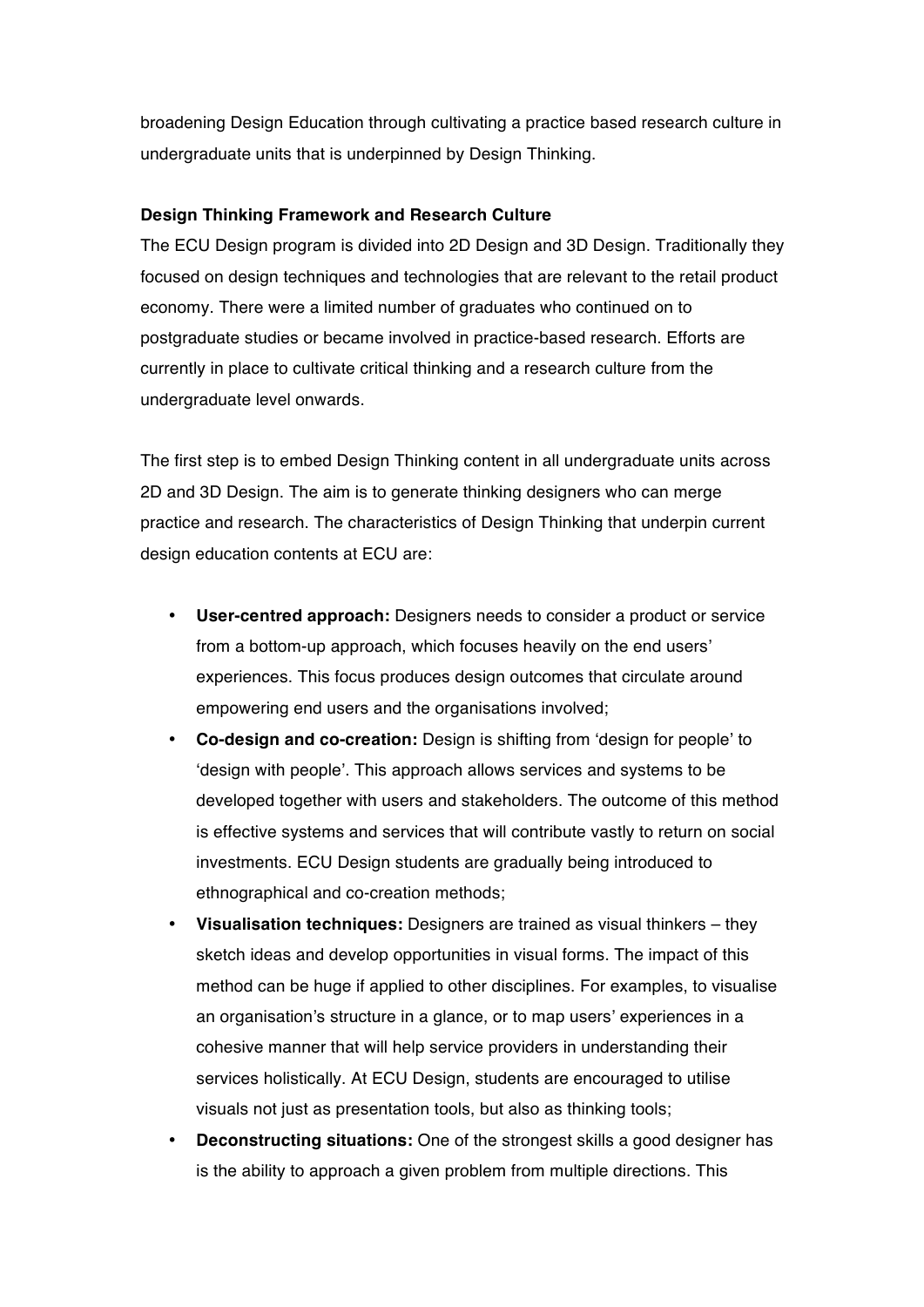includes asking the right, and sometimes silly but necessary, questions. This comes from the focus of deconstructing a situation. This attribute is commonly seen in deconstructing an existing issue into segments and re-designing new experiences to provide more effective and innovative solutions;

• **Trans-disciplinary:** Design Thinking embraces diversity of knowledge and skill. This approach emphasises design methods as catalysts to work with various sectors involved in social sectors. At ECU, two levels of transdisciplinarity are involved: content between 2D and 3D Design is now drawn closer; and students are encouraged to explore design opportunities outside of common design disciplines. They are expected to be involved in social innovation, sustainability, and service delivery.

These attributes are being introduced and emphasised in undergraduate content. For example, the Collaborative Design unit teaches design methods that allow students to approach complex situations in various sectors. This trans-disciplinary thinking process is preparing students to consider design as a platform for innovative ventures. Another example is the Identity unit, where students are given the opportunity to observe and analyse improvement opportunities in Perth City. They then have the semester to develop user-centred solutions that contribute to solving social, economical and environmental issues. This project allows students to develop questioning minds and to explore empathetic design methods. Past semester's works were exhibited at the City Townhall, and have received good public feedback on Designers reaching out to the communities. These efforts are already showing results when students start to think and talk about design in social and economic contexts.

While the Design Thinking framework is slowly but steadily settling into the curriculum, undergraduate students are given opportunities to explore the relationships between practice and research. These efforts include:

• **Industry collaborations:** Collaborations with cross-sectorial bodies will expose students to the broader communities. The new direction in ECU Design emphasises this as the key driver to expand design students' thinking capacity. Currently, ECU Design is partnering with SpaceCubed to initiate and pioneer Design Thinking in Western Australia. SpaceCubed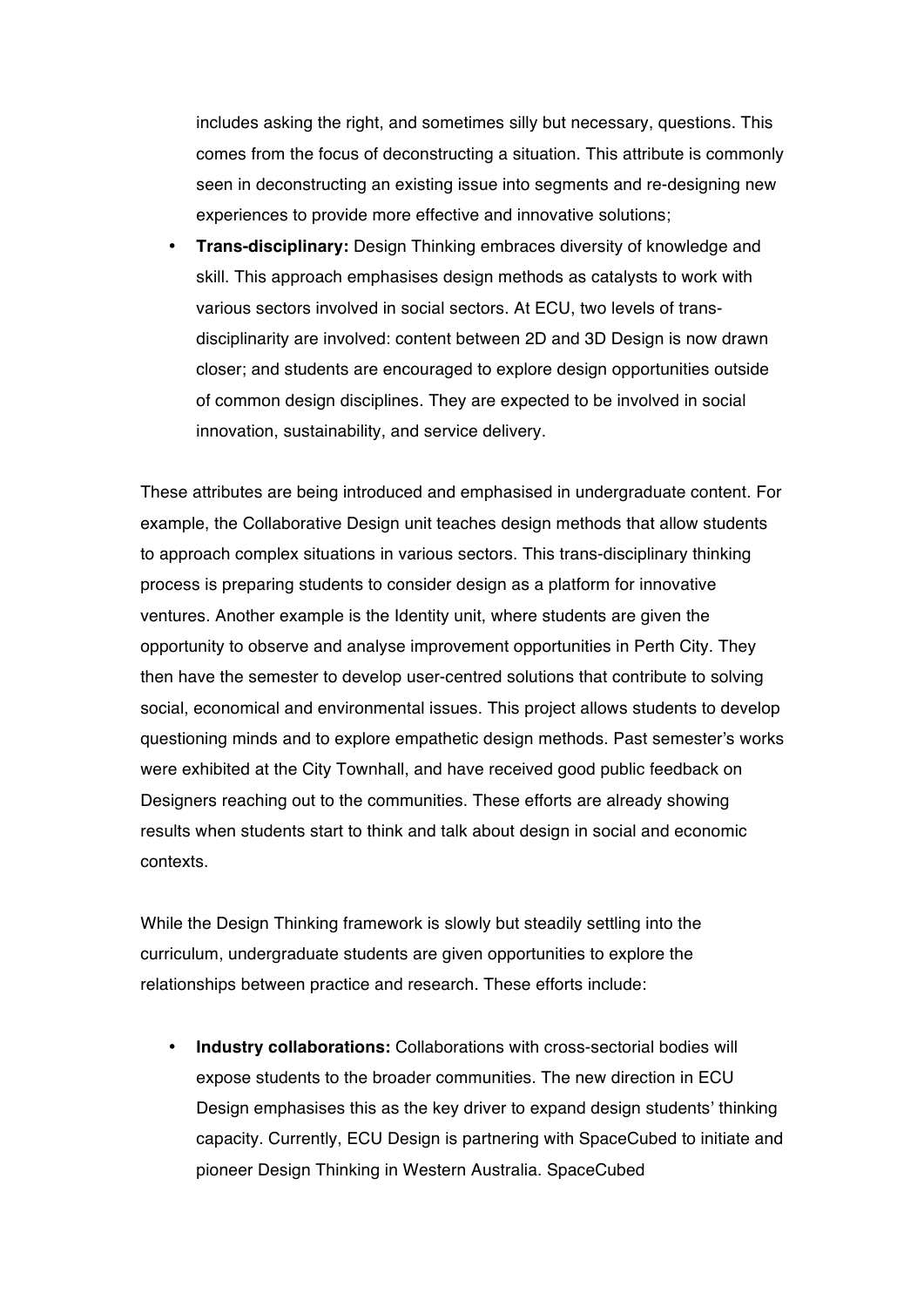(www.spacecubed.org) is a co-working space that encourages innovation in business start-ups. ECU Design and SpaceCubed are committed to establish a design lab, called Co-Lab, to offer Design Thinking services for business start-ups, not-for-profit organisations, and government sectors. Undergraduate students will be involved in developing and running projects to help establish Co-Lab. This initiative aims at introducing students to real life trans-disciplinary research collaborations with industry bodies. Students will be expected to reflect upon collaborative design as research. ECU Design is expanding its industry collaborations to city councils and corporations to explore design technologies, and human-centred design;

- **Merging practice and research:** ECU Design promotes three levels of Design Research – Research for Design (for examples, precedent studies and literature reviews), Research about Design (for examples, design history, theories and philosophies), and Design as Research (for examples, reflective practice, journaling, and rapid prototyping). The Design Thinking framework adds content and cohesiveness to these design research approaches by emphasizing empathy, bottom-up design, and trans-disciplinary practice. These will help students in developing design methods that are appropriate to various situations. Undergraduate students are to be familiar with these research approaches through emphases in all assessments. This will help cultivate the idea that design practice and research are inseparable. This will also bridge undergraduate studies and Higher Degree Research;
- **Encourage publications:** Efforts are made to change students' attitudes towards writing. Writing components are starting to be part of all assessments, whether they are theoretical or practical units. This is aimed at developing critical thinking and encouraging knowledge development. Apart from that, there are plans for the department to establish publications such as booklets, design toolkits, exhibitions and magazines that focus on practice and research. For example, ECU Design's partnership with Co-Lab will result in a publication about design methods for business start-ups. Lecturers, undergraduate and postgraduate students will be collaborating in establishing and contributing to these publications. This allows more in-depth conversations about Design Thinking and other relevant and cutting edge design approaches to take place.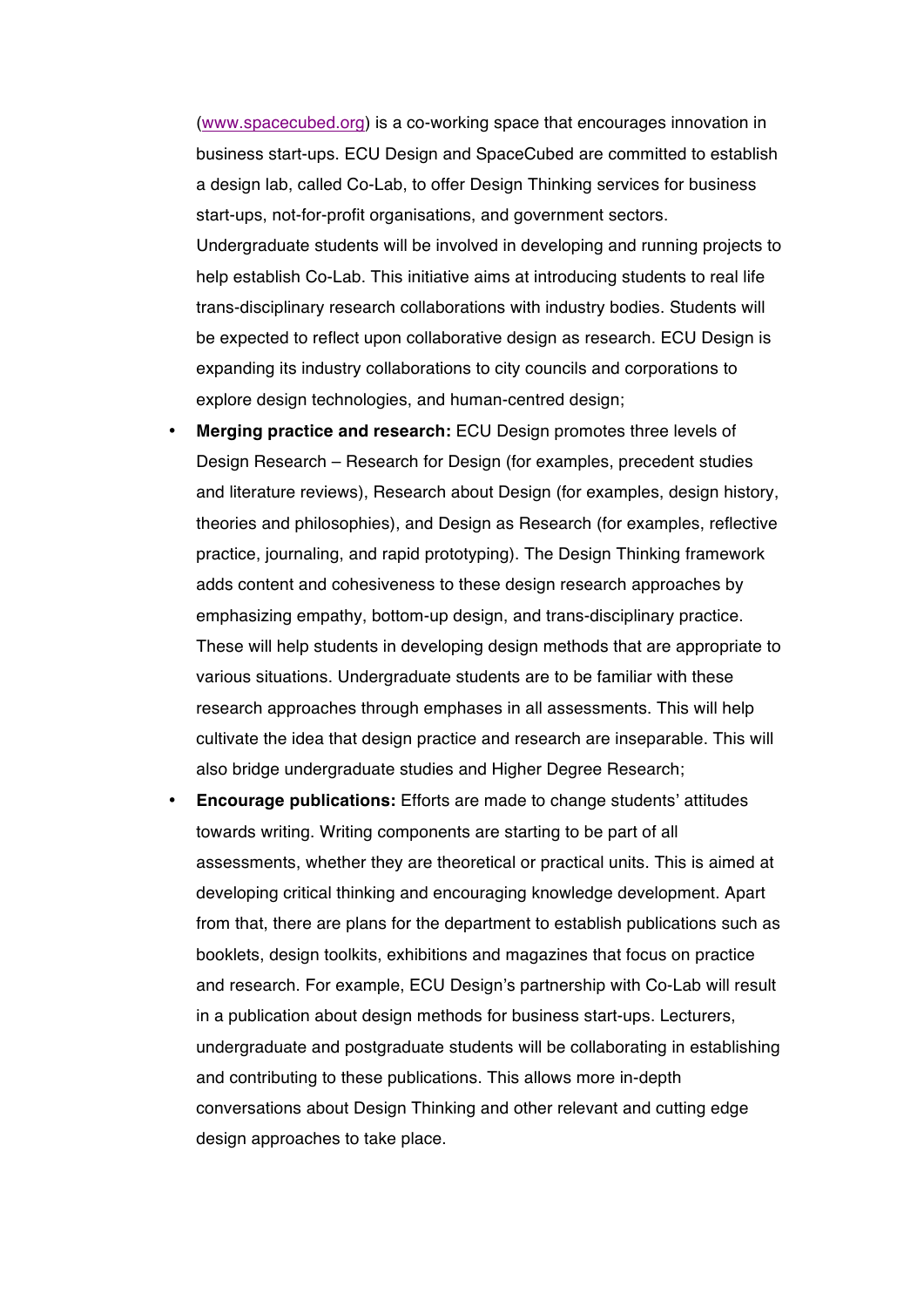The strategies mentioned are to generate understandings, thinking, and conversations among undergraduate students that focus on practice and research. This will in return expand the relevance of design to the broader communities, while merging the gap between undergraduate and Higher Degree Research studies.

# **Conclusion**

The Design Thinking focused curriculum mentioned might not be new to some design institutes and practices, but this is a new opportunity in Western Australia where the majority of design industry and broader community are unaware of the contribution made by designers' thinking processes. Design Thinking, in this instance, contributes to the cultivation of undergraduate research culture by providing a trans-disciplinary platform for students to learn, develop, and apply design methods in various situations.

While the current efforts toward change at ECU Design are grounded in Design Thinking, the future development will not be limited to just this. The development is organic, forward thinking, and always at the forefront of adapting cutting edge design practice and context. The key ethos is to consistently challenge and expand the roles of designers.